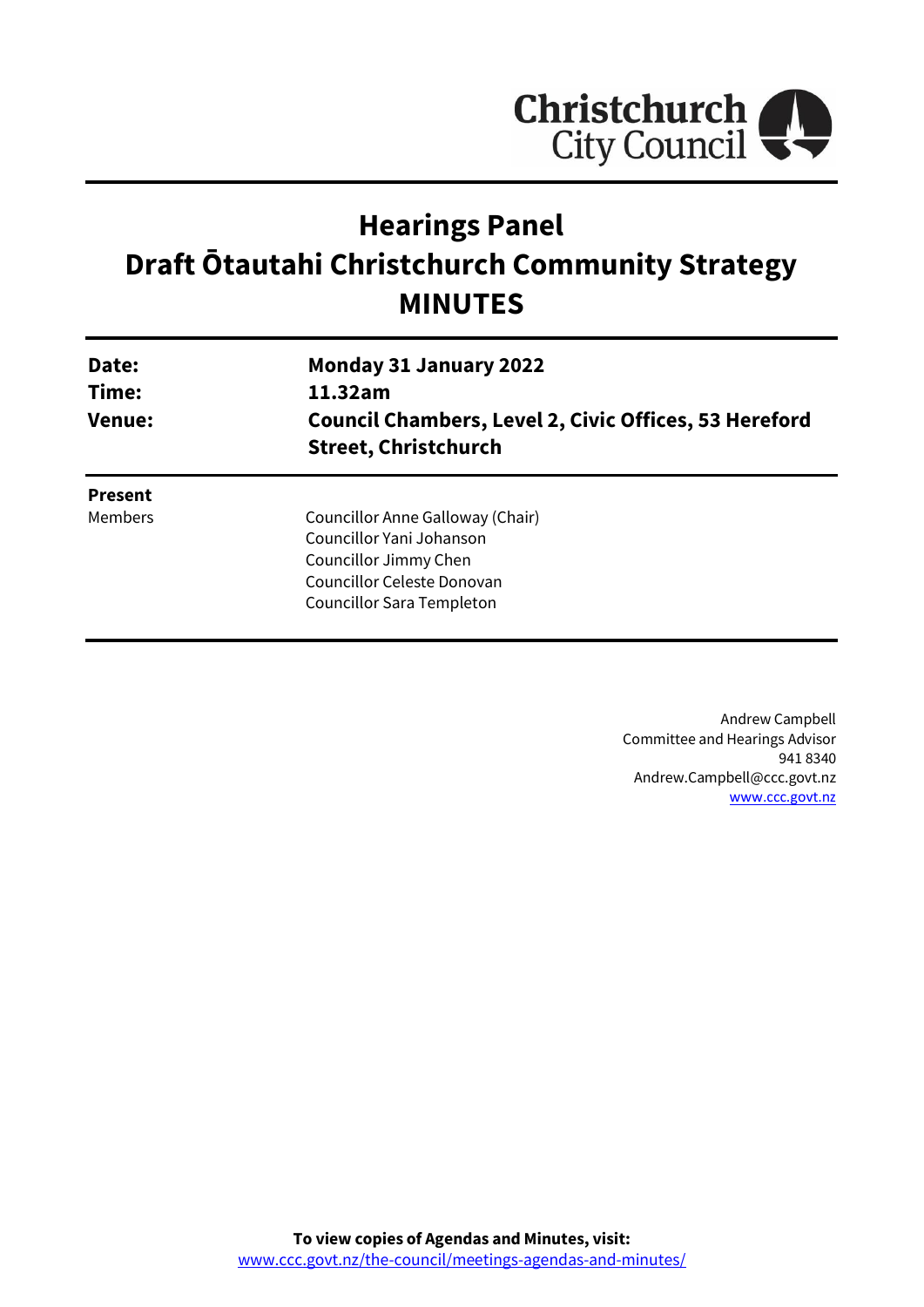

The agenda was dealt with in the following order.

## **1. Apologies Ngā Whakapāha**

#### **Hearings Panel Decision**

The Panel received an apology for lateness from Councillor Templeton.

## **2. Declarations of Interest Ngā Whakapuaki Aronga**

There were no declarations of interest recorded.

## **3. Draft Ōtautahi Christchurch Community Strategy Hearings Report**

The Hearings Panel convened on Monday 6 December and Monday 13 December 2021. At this meeting Council Officers presented the Officers' Report to the Hearings Panel. Refer to the Agenda and Minutes:

Agenda: [https://christchurch.infocouncil.biz/Open/2021/12/BLHP\\_20211206\\_AGN\\_7436\\_AT.PDF](https://christchurch.infocouncil.biz/Open/2021/12/BLHP_20211206_AGN_7436_AT.PDF) Minutes and Attachments: [https://christchurch.infocouncil.biz/Open/2021/12/BLHP\\_20211206\\_MIN\\_7436\\_AT.PDF](https://christchurch.infocouncil.biz/Open/2021/12/BLHP_20211206_MIN_7436_AT.PDF) [https://christchurch.infocouncil.biz/Open/2021/12/BLHP\\_20211206\\_MAT\\_7436.PDF](https://christchurch.infocouncil.biz/Open/2021/12/BLHP_20211206_MAT_7436.PDF)

#### **4. Volumes of Submissions**

Refer to the Agenda link above for the volumes of submissions.

# **5. Hearing of Submissions Ngā Tāpaetanga**

The Hearings Panel heard from submitters who wished to speak at its meetings on Monday 6 December and Monday 13 December 2021. Refer to the minutes and attachments links above for the list of presenters.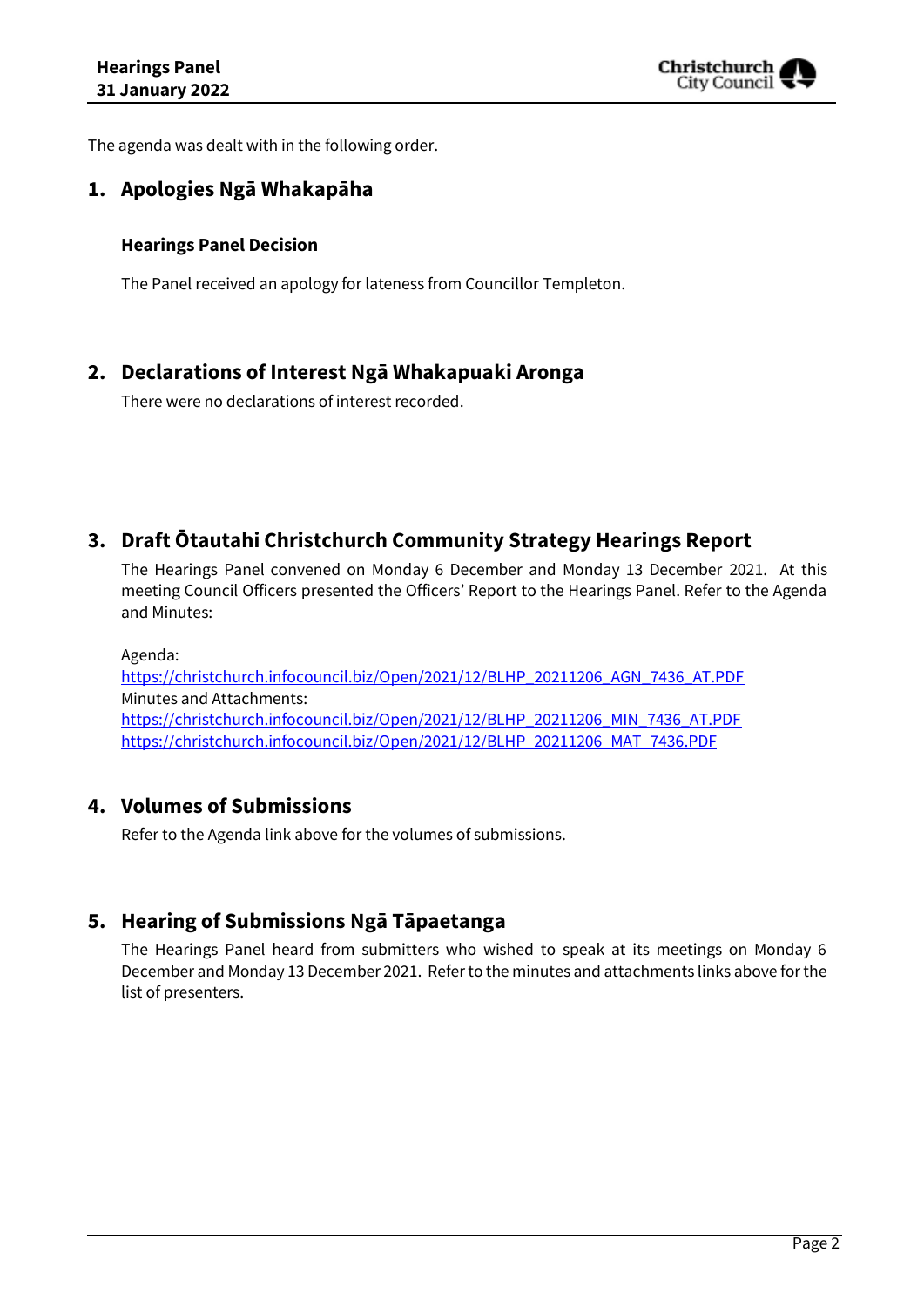## **6. Consideration and Deliberation Ngā Whaiwhakaaro me Ngā Taukume o Ngā Kōrero**

Council Officers Claire Appleby Phillips, Principal Partnerships and Planning Advisor, and Sylvia Docherty, Project and Events Co-ordinator, returned to the table to respond to questions raised by the Hearings Panel.

Throughout the process, Panel Members referred a number of questions through to Council Officers for response. The questions arose from the information provided by Council Officers and the written and oral submissions received. Refer to **Attachment A** below.

The Council Officers also tabled an updated tracked changes version of the Strategy document which had been amended to include feedback from the Panel. Refer to **Attachment B** below.

The Council Officers presented a PowerPoint presentation which provided a brief overview of the Implementation Plan that supports the Te Haumako; Te Whitingia Strengthening Communities Together Strategy. Refer to **Attachment C** below.

#### **Attachments**

- A Hearings Panel Questions and Council Officer Responses **[⇨](../../../RedirectToInvalidFileName.aspx?FileName=BLHP_20220131_MAT_7852.PDF#PAGE=3)</u>**
- B Community Strategy Tracked Changes Document **[⇨](../../../RedirectToInvalidFileName.aspx?FileName=BLHP_20220131_MAT_7852.PDF#PAGE=7)</u>**
- C Council Officer Presentation **[⇨](../../../RedirectToInvalidFileName.aspx?FileName=BLHP_20220131_MAT_7852.PDF#PAGE=43)</u>**

Councillor Templeton joined the meeting at 11.41am.

The Hearings Panel took a recess at 1.06pm and reconvened at 1.32pm.

# **7. Hearings Panel Recommendations Ngā Tūtohu o Te Tira Tauaki Council Officer Recommendations to the Hearings Panel**

That the Hearings Panel:

- 1. Receives the staff summary of submissions and thematic analysis of submissions.
- 2. Considers the results of the consultation process, and in doing so hears any submissions.
- 3. After deliberations, report the outcome of the hearings process and the submissions received to the Council for a decision on the final form and adoption of the draft Ōtautahi Christchurch Community Strategy.

#### **Hearings Panel Resolved BLHP/2022/00001**

**Part A**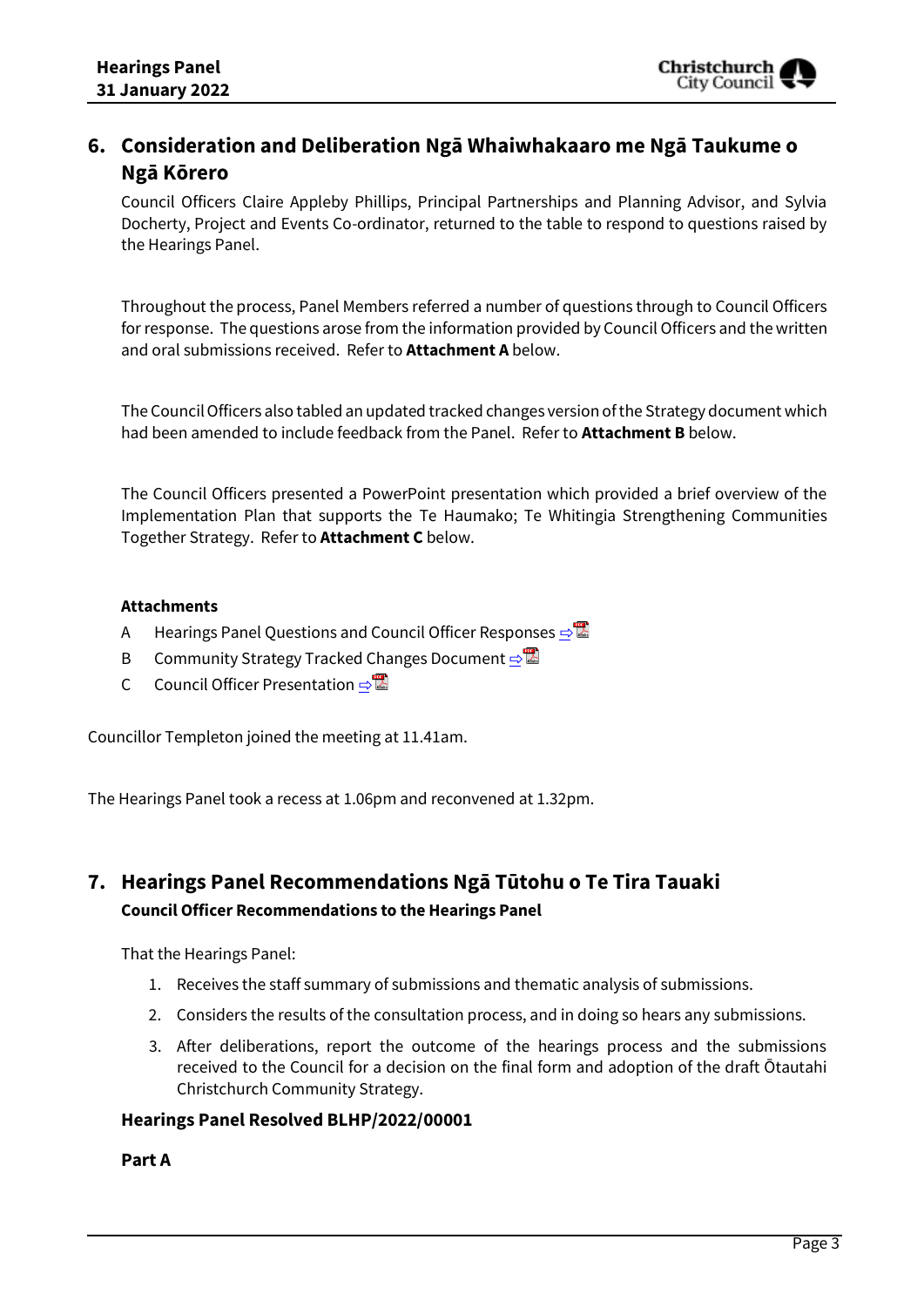That the Hearings Panel:

- 1. Receives the information within, attached to this report, and considers the written and oral submissions made as part of the public consultation process.
- 2. Approves the revised *Te Haumako; Te Whitingia Strengthening Communities Together Strategy* as tabled at the meeting, including the following amendments:
	- a. Amend objective 3.3 to include: empower local communities to have greater input into the development and review of Community Board plans;
	- b. Amend page 9 to include the words "evidence-based" under the "Our Work Will Be" heading;
	- c. Amend page 11 to include a reference to the Youth Action Plan and Memorandum of Understanding with the Christchurch Youth Council;
	- d. Amend the examples under Objective 3.1 to include:
		- i. Ensure local engagement processes are appropriate
			- 1. Utilize diverse media and ways of participation to provide equitable access.
			- 2. Empower communities to participate in community board processes improvements to Community Board process and through trialing and sharing of innovations.
		- ii. Improve accessibility and transparency across all information channels, including community board briefings, engagement and decision making processes.
		- iii. Stimulate more interest in local democracy
			- 1. provide more opportunities for communities to direct engage and influence local decision making;
- 3. Encourages Community Boards to consider the entire Strategy when developing their Community Board Plans;
- 4. Refers the feedback on engagement and decision making to the Engagement Working Group; and
- 5. Recommends that Strategy Impacts Information is provided to Councillors for consideration during each draft Annual or Long Term Plan for each of the Council Strategies.

Note: The full Implementation Plan with monitoring framework is currently under development, and will provide more detail around budget, actions and anticipated outcomes.

Note: The Community Boards' delegation review is underway and will inform future delegations to boards, resourcing and levels of service.